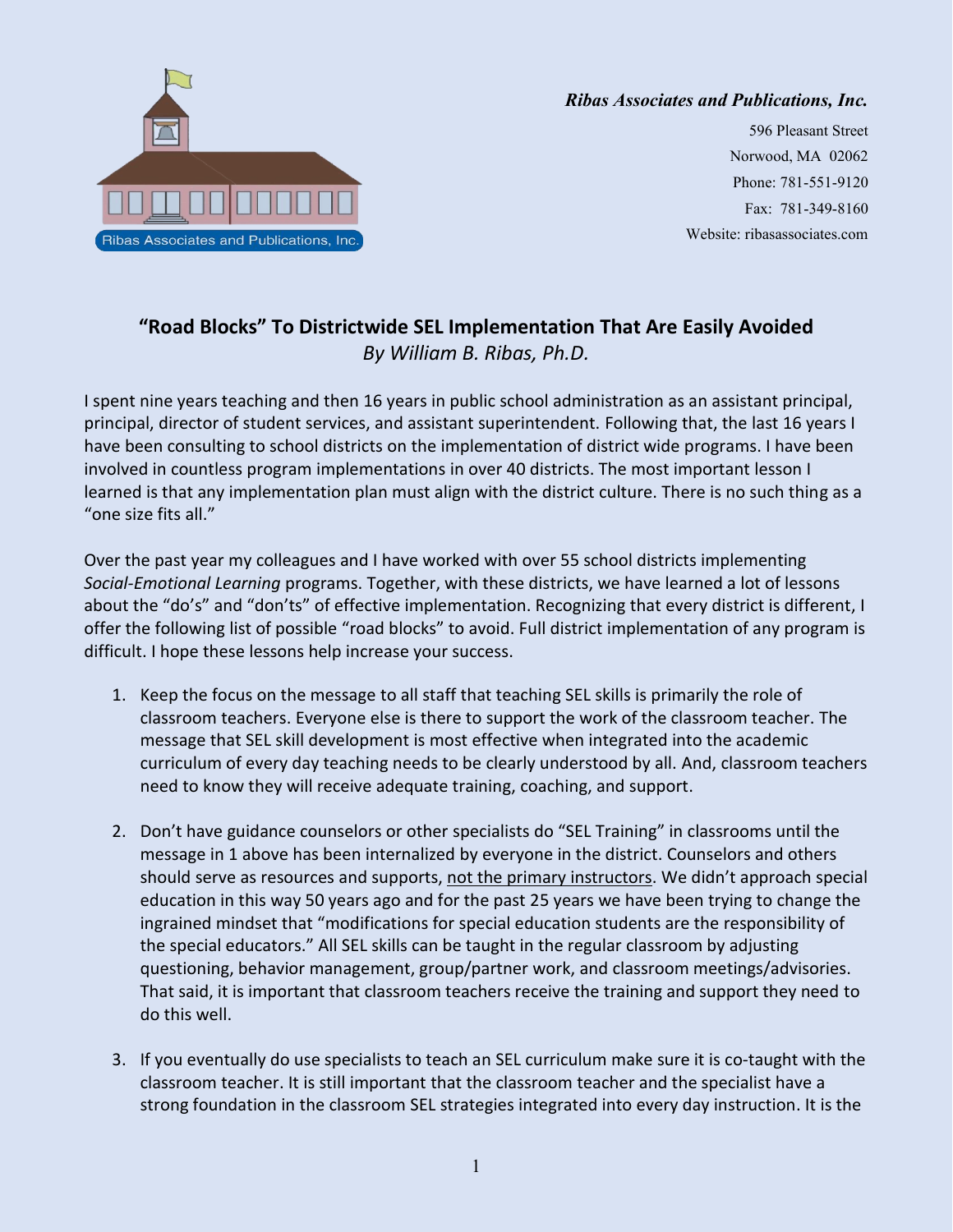daily classroom strategies that will reinforce and make permanent the skills learned in a SEL curriculum.

4. Introduce SEL to staff with the message "this is not a totally new initiative that will take large amounts of teacher time to implement." Implementation of SEL into classroom teaching only requires teachers to "adjust" those practices they are already implementing. We have demonstrated to hundreds of teachers that they can adjust the classroom management, group work, questioning strategies, advisor/advisee strategies they already use to develop all the SEL skills. You want to be careful not to send the message that this is a whole sale change in teaching. That message causes anxiety in this era of teacher **initiative fatigue**.



For example, I recently spoke with the superintendent of a district who changed their teacher and clinical staff educator evaluation performance rubrics to include specific language about SEL at the outset of the implementation. This created a lot of resistance among teachers who took from that the message "this is a big (and time intensive) change in what you do now." To calm people down I showed them that all the SEL skills were already contained in the present rubric even though the words "socialemotional learning" never appeared in the rubric. We also showed classroom examples of what the teachers were already doing that could be adjusted without large amounts of additional planning time or reducing academic instructional time to increase the level of SEL skill development.

It took the administration a number of meetings with teachers and their union to undo the message that was sent by changing and implementing the new rubric without sufficient prior discussion and explanation with staff. We don't immediately change the teacher evaluation rubric when we improve strategies for teaching math, reading, writing, science, or other areas of performance. The reason for this is that we are adjusting and updating present practice constantly. The same is true for SEL skills. Teachers need to first see that implementation of SEL means an adjustment (not a monumental change) in their practice. They need to know that it will enhance, not steal time from, academic teaching. This requires training teachers in the strategies for integrating SEL skills into academic instruction first. Modifications to curriculum, educator performance rubrics, and other district structures should come as a next step after teachers understand what it "looks like" in their classrooms.

5. If you introduce a separate "SEL curriculum" be sure it fully integrates with the academic learning skills. For example, direct training that explains each of the discrete SEL skills is a good topic for an "SEL Curriculum". However, development and future reinforcement of those skills should take place as part of the academic curriculum wherever possible. A robust health and PE program will allow for the implementation of those skills related to decisions about sexual activity, bullying, substance abuse which may not fit easily into the reading, writing, social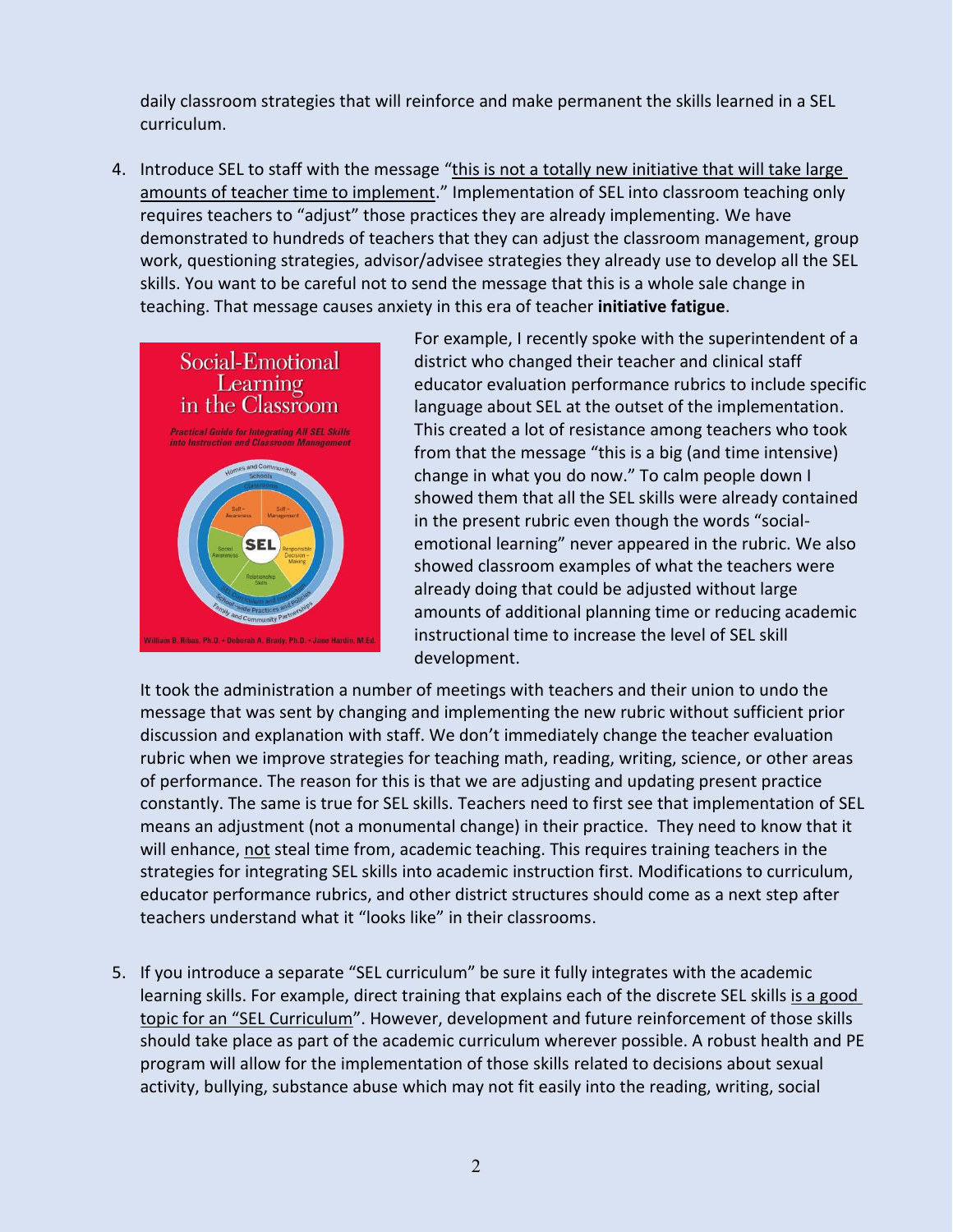studies, math and science (although the effects of alcohol and drugs does appear in some science curricula).

- 6. Reinforcement of SEL skills should become part of the training received by non-instructional support staff who do recess duty, hall duty, cafeteria duty, chaperone extra-curricular activities, or supervise and interact with students in other areas of school life. Cafeteria workers, custodians, playground monitors, bus drivers and monitors, school resource officers, and school secretaries all need to be trained to use behavior management and conflict resolution strategies that develop SEL skills.
- 7. There isn't one right way to train classroom teachers, school clinical staff, and support staff. Within the now over 75 districts using the program in our book, *[Social-Emotional Learning in](https://ribasassociates.ecwid.com/Social-Emotional-Learning-SEL-in-the-Classroom-2017-p102347861)  [the Classroom,](https://ribasassociates.ecwid.com/Social-Emotional-Learning-SEL-in-the-Classroom-2017-p102347861)* there are an array of ways educators are being trained. They include:
	- Administrator supervision, evaluation, and coaching of staff through the present structures for developing and assessing all teacher and school clinical staff performance. Supervisors need to become aware of how the skills align with the district performance rubric(s) for all staff.
	- **•** Teacher or administrator lead book study groups.
	- Modeling SEL skill development in staff meetings. A good staff meeting is like a wellplanned and taught lesson. There are multiple opportunities for the leaders of meetings to model SEL development in the same way we want teachers and others teaching the SEL skills.
	- In-district trainers who teach workshops and provide coaching.
	- Outside trainers, as long as there is an in-district plan for the implementation of what is learned in the workshops after the conclusion of the workshops. Such workshops are a good way to "download" a large number of skills. However, they have a very low rate of sustained implementation unless there is a plan to support implementation with coaching.
	- Train child study team (a.k.a. student support team) members in SEL *in the classroom* strategies so they can provide teachers with general education classroom teaching modifications. Counselors, psychologists, social workers, nurses, and other clinical staff often are well versed in the discrete SEL skills and the student behaviors that demonstrate those skills. Few, if any, know how teachers can integrate the development of those skills into all of their daily teaching. If they are to serve as resources to teachers they need to know this information.
- 8. Provide programs that show parents/guardians how to develo[p SEL skills in the home.](https://ribasassociates.ecwid.com/Social-Emotional-Learning-SEL-in-the-Home-p102312747) We know that teachers need training even though most have bachelor's degrees, master's degrees, and a great deal of in-service training that teaches them how to work effectively with children. Even with all that training, very few teachers today are equipped to integrate SEL skills into their teaching. In writing our book for parents/guardians we found that most can't even define the term "social-emotional learning."